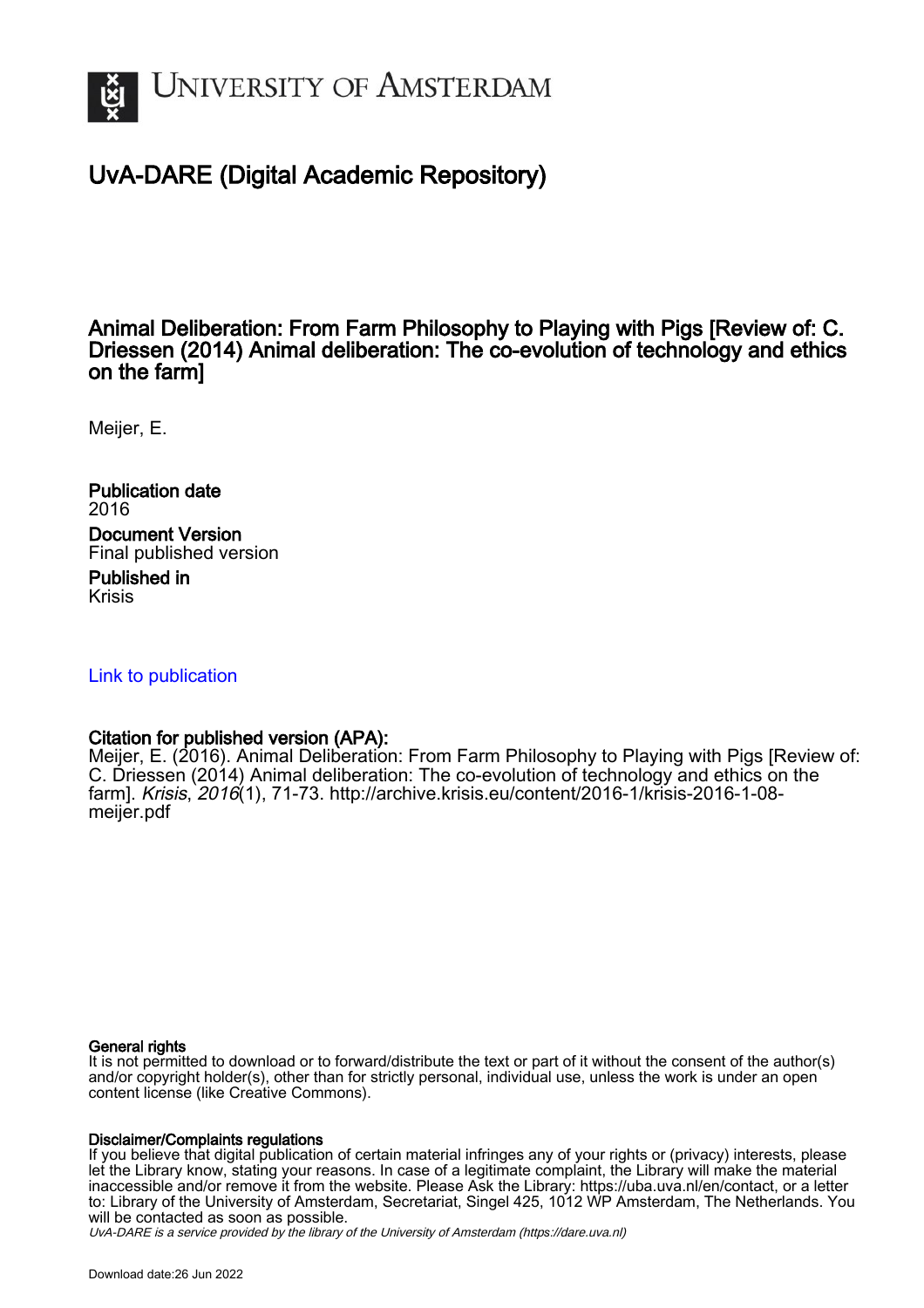### Krisis

Journal for contemporary philosophy

#### EVA MEIJER

#### ANIMAL DELIBERATION: FROM FARM PHILOSOPHY TO PLAYING WITH PIGS

Review of: Clemens Driessen (2014) *Animal deliberation: The co-evolution of technology and ethics on the farm*, PhD thesis, Wageningen University, Wageningen

Krisis 2016, Issue 1 www.krisis.eu

#### Introduction

The field of animal ethics has in the past forty years been dominated by a focus on nonhuman animal suffering. The main theoretical debate in this field takes place between proponents of utilitarianism and deontology, or welfare and rights. The aim of this debate is to formulate universal human duties towards nonhuman animals. Factory farming is seen by many animal philosophers as one of the largest problems for animals, at least in quantitative terms, and many animal ethicists argue for either a substantial reform, or abolishment, of this practice. In *Animal deliberation: The coevolution of technology and ethics on the farm*, Clemens Driessen develops a new approach to animal ethics, in which he focuses on technologies used on farms. By connecting different theoretical approaches, ranging from science and technology studies, to pragmatic philosophy and to case studies, Driessen aims to contribute to real, situated debates. He does so not only by theorizing, but also by engaging with farmers and farmed animals, focusing specifically on farming practices with dairy cows and pigs in The Netherlands. Additionally, he aims to bridge the distance between farming practices and the general public, as is perhaps most visible in the interspecies video game *Pig Chase*, which he invented as part of the project.

Animal ethics and technology on the farm

The thesis is divided into four parts, which are all devoted to different sets of concerns. Each chapter introduces a new theoretical approach, used as a tool that is tied to the practice described, thereby creating not only depth in the subject matter discussed, but also in the ways we can view, discuss and understand farming practices. In the introduction Driessen argues for a situated and contextual pragmatist form of ethics that focuses on material and discursive practices, recognizing the importance of experience, instead of trying to formulate universal abstract moral standpoints. He does so for several reasons, ranging from the fact that intensive farming will continue to exist in the years to come, to the theoretical impossibility of taking a view from nowhere. Relatedly, Driessen aims to rethink the meaning of debating, and to reconsider what counts as an appropriate argument by focusing on the influence of technology on our thinking.

The first part of the thesis explores the role of ethics on and beyond the farm. In chapter two Driessen writes an ethnography of farmers' deliberation – a group that is usually not consulted in animal ethics – combining insights from sociology with the author's own experiences with farmers: he took a course in milking cows, visited farms with students, and helped out animal scientists. The following chapter considers ethical debates surrounding technological inventions that propose to do away with farmers, namely in vitro meat and pig towers, and uses the work of Dewey and Heidegger in combination with insights from science and technology studies, as well as bio-art, to map the forms of reasoning generated by these experiments.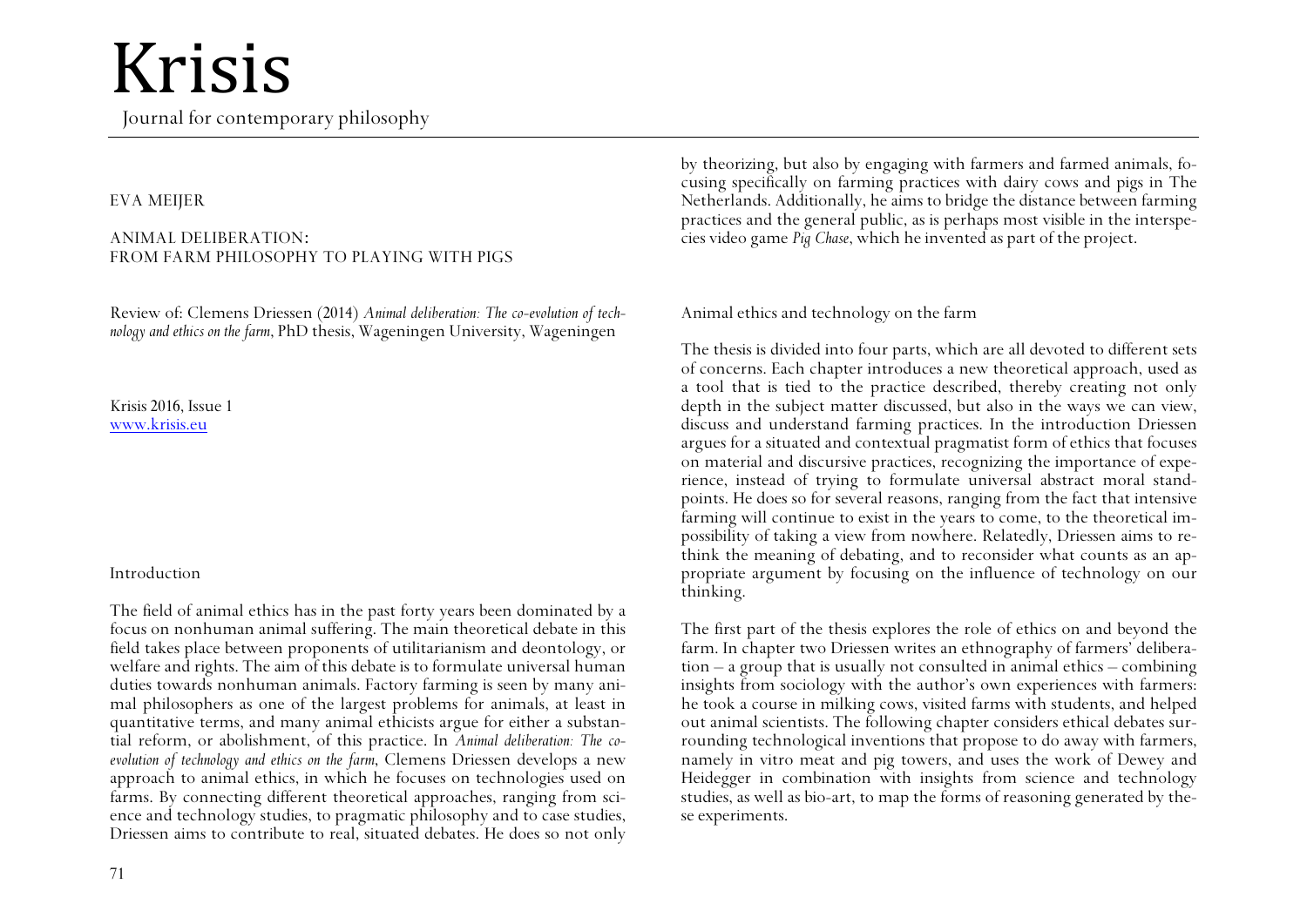# Krisis

Journal for contemporary philosophy Eva Meijer – Animal Deliberation

Part two investigates how the co-evolution of moral and technological change takes place in everyday material practices. It focuses on the example of the milking robot, and draws on Actor Network Theory in conversation with rural sociology and geography, to show how cow-robotfarmer assemblages are constructed around this invention. With the introduction of the milking-robot the roles of farmer and cows change. Driessen introduces the term 'animal deliberation' to describe this process, connecting views developed in animal geography to recent work that argues for viewing animals as political actors, and to situated critiques of theories of deliberation. In this material multispecies deliberation, cows adapt to the robot and show their preferences, which the farmers interpret and to which they respond by making changes, to which the cows respond, and so on. The outcome regarding the position and use of the robot is the result of both the cows' and the farmers' agencies. The milking-robot enables the cows to formulate their standpoint in a new way and the farmers to read them differently, and vice versa.

In part three, Driessen combines the theoretical insights gained in the first two parts to develop an interspecies video game, *Pig Chase*. In this game, viewers communicate with farmed pigs. This relieves the pigs' boredom – one of the most pressing problems for pigs in intensive farming – and connects consumers to the animals they eat. The video made to promote the game (the actual game has not yet been realised) was picked up by different media, and stirred discussion. Driessen presents the game as a philosophical intervention that raises questions about the treatment of pigs in intensive farming, eating animals more generally, and the distance between consumers and farmed animals, as well as ontological questions about moral subjectivity. The game explores new forms of thinking with other animals, and of doing ethics. Its aim is to bring to life a form of multispecies philosophy, in which pigs, and different groups of humans, such as scientists, consumers, animal activists, game enthusiasts, can play and think together.

The final part of the thesis ties the different threads together and questions its own emphasis on the written word. Instead of offering a conclusive argument on animal farming in The Netherlands, the thesis aims to bring about a sense of fascination and ambivalence towards the practices

described. Instead of regarding technological interventions solely as sites for debate and reflection, it proposes to view them as ways of practicing philosophy and ethics. In this context the *Pig Chase* project is presented as a new site for experience, reflection and moral debate, in which humans and other animals can take part.

#### Philosopher Chase

The thesis is an original contribution to the field of animal ethics, and as such an interesting read for philosophers and others interested in interconnections between ethics, technology, and farm practices. The method developed in this thesis sheds new light on the issues discussed and shows the potential of thinking about animal ethics outside the dominant paradigms of utilitarianism, deontology and virtue ethics. Connecting different fields of theory to the case studies not only illuminates aspects of human-animal relations, but also shows the relevance of these, mostly rather new, approaches in thinking about farm animals and technology in the Netherlands. Driessen's argument for locating ethics and interspecies thinking at least partly in material practices is convincing, and using philosophical interspecies experiments to interact with nonhuman animals, and those who work with them, is a promising new research strategy. The thesis reads well and succeeds in providing an engaging narrative. The topics discussed – bored farm animals, environmental issues, new technologies – are serious, but Driessen knows how to approach them lightly; at the end of his thesis he discusses his engagement with absurdity and the ridiculous, and the role of jokes and humour in making others think.

The thesis however also raises several theoretical and practical questions. The first set of questions concerns power relations. While Driessen's arguments for providing a narrative, rather than arguing from a view from nowhere, are convincing, his starting point is not morally neutral. Exercising power and agency is not a matter of all or nothing, something Driessen convincingly shows, and the philosopher is always situated, for example by being human. But being situated does not mean we cannot question power relations. The risk of staying too close to practices is that